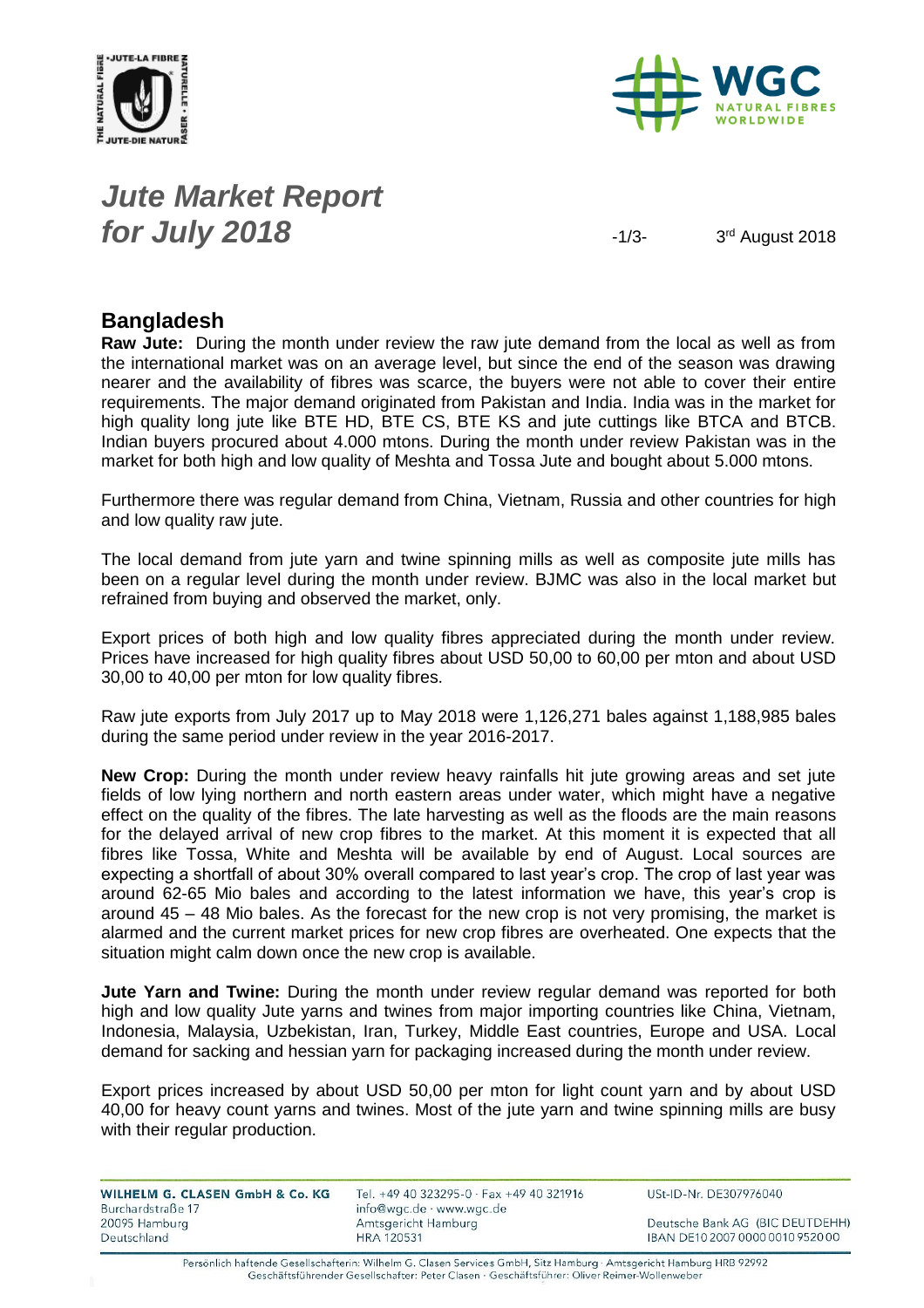



# *Jute Market Report for July 2018*  $\frac{1}{2}$

3rd August 2018

**Jute Goods:** During the month under review, the export demand for hessians and sackings increased. Buyers from Europe, Australia and USA were in market for potato bags, in order to be prepared for the potato crop. In addition to that, business was done with buyers from Africa, Iran, China and Vietnam. India was also in the market for unstitched jute cloth. The local demand for sacking and hessian quality bags for packaging purposes remained on the same level as during the previous month.

Demand for Jute CBC from the regular importing countries in Europe, UK and Japan slightly increased compared with the demand during previous months.

During the month under review an increase of export prices for sackings (3%), hessians (4%) and CBC (1%) was observed.

#### **India**

**Raw Jute (New Crop):** The farmers in India were desperately waiting for rainfalls during the first half of the month under review. Since two weeks it is raining continuously, which will help to improve the quantity of the crop and will also enhance the quality of the fibre. This year the sowing amounts to 494,150 hectares against 653,740 hectares last year. It is reported that this year's crop is around 6,2 Mio bales, whereas the outcome of last year's crop was around 7,43 Mio bales. Nonetheless the crop is expected to be better in quantity and quality than assumed earlier this year. The carry-over is estimated with 2,6 Mio bales. At the moment the plant height range is between 190 cms to 240 cms. Due to the continuous rainfall during the month under review, the arrivals of new crop fibre are very small. It is expected that the new crop fibre will be available in the market from mid-August. At the moment it is expected that the prices will not rise at the beginning of new crop season, but this may change in case of big orders for new crop qualities.

The Jute Balers Association (JBA) quotations during the month under review are as follows: TD-4 IRs 4.350 and TD-5 IRs 4.000, each per 100 kg / quintal. So far we have no information about JCI procurement figures.

**Jute Goods:** Jute CBC demand remains very dull during the month under review. The demand for Hessians from both, export and domestic market is slightly recovering with somewhat higher prices on fresh export orders. Selected jute mills price gap now higher by about 8 percent. The domestic market did not pick up during the month under review and due to the heavy rainfalls the movements were also on a very low level.

Government ordered approx. 200.000 bales of B-Twill bags against expected 250,000 bales during July. Prices remained unchanged during the month under review, only selected mill's prices for B-Twill bags were higher by about 4%. Government orders of B-Twill bags in August expected to be around 250.000 bales.

| WILHELM G. CLASEN GmbH & Co. KG<br>Burchardstraße 17 | Tel. +49 40 323295-0 · Fax +49 40 321916<br>info@wgc.de · www.wgc.de | USt-ID-Nr. DE307976040           |
|------------------------------------------------------|----------------------------------------------------------------------|----------------------------------|
| 20095 Hamburg                                        | Amtsgericht Hamburg                                                  | Deutsche Bank AG (BIC DEUTDEHH)  |
| Deutschland                                          | <b>HRA 120531</b>                                                    | IBAN DE10 2007 0000 0010 9520 00 |

Persönlich haftende Gesellschafterin: Wilhelm G. Clasen Services GmbH, Sitz Hamburg · Amtsgericht Hamburg HRB 92992 Geschäftsführender Gesellschafter: Peter Clasen · Geschäftsführer: Oliver Reimer-Wollenweber